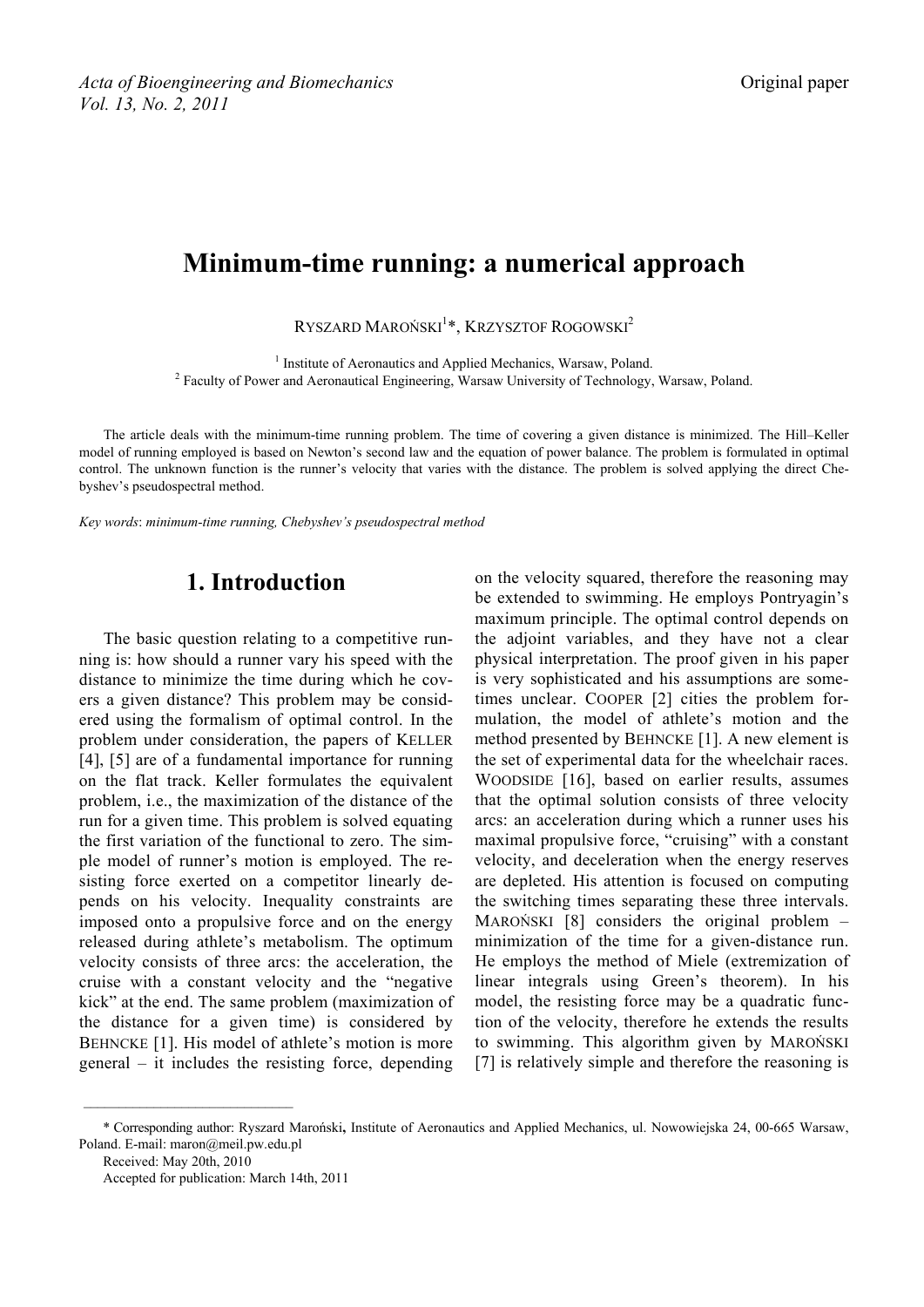recalled by TÖZEREN [15]. He confirms the earlier results that the optimum velocity consists of three segments with a constant velocity in the middle. This result agrees with the conclusion of SANDERSON and MARTINDALE [14] referring to optimal rowing technique. However, Maroński's approach has a drawback – it may be applied to relatively simple models of running.

All the methods mentioned above are based on analytical considerations. They employ the necessary conditions of the optimality known from the calculus of variations or the optimal control (PINCH [10]). These methods, called indirect methods, are not very efficient in numerical applications. They may generate the so-called wild solutions. This is an inherent feature in the two-point boundary value problem of ordinary differential equations (ROBERTS and SHIPMAN [12]). In direct numerical methods, the state and the control variables versus time are represented by polynomials. The coefficients of these polynomials are optimized, not the functions (like in the calculus of variations). In such a way, the optimal control problem is converted to a nonlinear programing problem (NLP). The authors of this paper have experimented with both kinds of numerical methods (MAROŃSKI and ŁUCJANEK [6], PANASZ and MAROŃSKI [9], ROGOWSKI and MAROŃSKI [13]). The direct methods seem to be much more promising. That is why the minimum-time running problem is reconsidered in this paper.

### **Formulation of the problem**

Let us consider the Hill–Keller model of running (PRITCHARD [11]). Its fundamental assumptions are as follows:

1. The racer is regarded as a particle that coincides with his centre of gravity. This means that his body dimensions are small compared to the distance to be covered. Vertical displacements associated with the cyclic nature of the stride pattern and at the start of the race are neglected.

2. The motion occurs in a vertical plane. The velocity is not reduced in turnings.

3. The strategy is irrespective of the decisions of other competitors. The runner is isolated from the group.

4. The goal to be achieved is to cover a given distance in minimum time.

5. The runner's velocity is changed via the variations of the propulsive force setting. The greater propulsive force causes the greater losses of competitor's energy.



Fig. 1. Forces exerted on the competitor. *F* is the propulsive force varying with the distance,  $F = mf_{\text{max}}(v)\eta$ ; *R* is the resisting force,  $R = mr(v)$ ; *N* – the normal reaction of the ground; *mg* – the weighing force;  $\alpha$  – the local slope angle;  $\nu$  – the velocity

Applying Newton's second law, after projecting the forces onto the tangent line to the path (figure 1), the following equation is obtained:

$$
\frac{dv}{dx} = \frac{f_{\text{max}}(v)\eta - r(v)}{v},\tag{1}
$$

where:  $\nu$  is runner's velocity,  $x -$  the distance covered (independent variable),  $f_{\text{max}}(v)$  – maximal propulsive force per unit mass,  $\eta$  – propulsive force setting varying with the distance,  $r(v)$  – resistance per unit mass.



Fig. 2. Hydraulic analogy of the energy conversion in competitor's body. The description in the text

The energy conversion in the competitor's body may be interpreted using a simple hydraulic analogy (figure 2). The competitor's chemical energy *E* is represented by the volume of the fluid in a vessel. The volumetric rate on the input refers to the recovery rate  $\sigma$ . The volumetric rate on the output is controlled by the competitor (a tap in figure 2) and it is propor-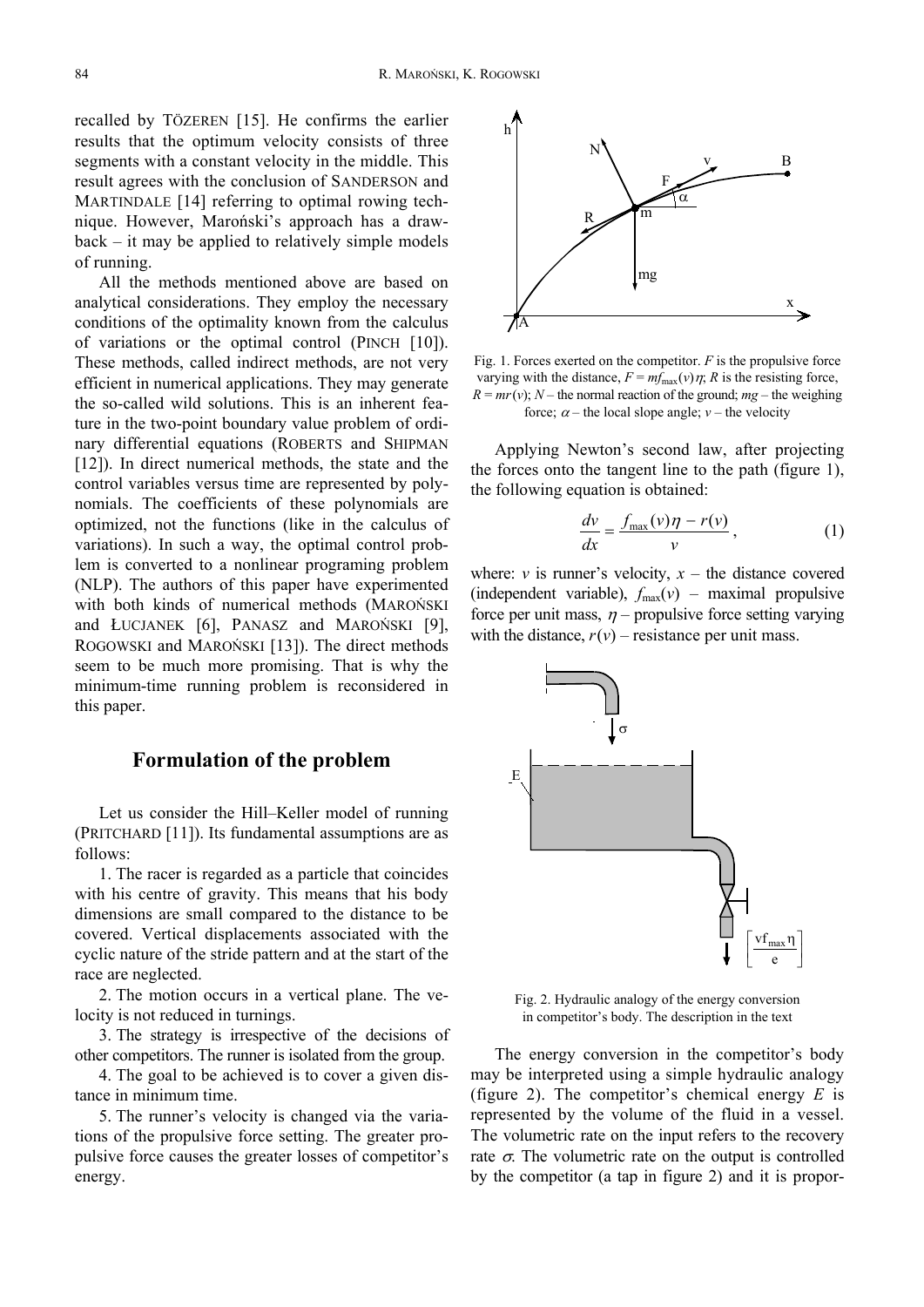tional to the power used at a given instant of time. The vessel is filled up with the fluid at the beginning and may be emptied during the process, but the amount of the fluid cannot be negative. The equation of power balance is as follows:

$$
\frac{dE}{dx} = \frac{\sigma(v)}{v} - \frac{f_{\text{max}}(v)\eta}{e(v)},\tag{2}
$$

where: *E* denotes actual reserves of chemical energy per unit mass in excess of the non-running metabolism,  $\sigma(v)$  – recovery rate of chemical energy per unit mass,  $e(v)$  – the efficiency of converting the chemical energy into mechanical one. The propulsive force setting  $\eta$  (the control variable) is not known a priori. It should be taken from the given range

$$
0 \le \eta \le 1. \tag{3}
$$

The upper limit refers to maximal propulsive force that cannot be exceeded. The amount of energy *E* cannot be negative during the race

$$
E(x) \ge 0. \tag{4}
$$

Boundary conditions should supplement the state equations (1) and (2).

The problem is formulated as follows: Find  $v(x)$ ,  $\eta(x)$  and  $E(x)$  satisfying (1)÷(4) so that the time *T* of covering a given distance is minimized

$$
T = \int_{0}^{D} \frac{1}{\nu} dx \Rightarrow \text{MIN.}
$$
 (5)

Symbol *D* in the upper limit of functional (5) denotes the distance to be covered.

### **2. Method**

In the paper, the method of FAHROO and ROSS [3] is applied. It employs the *N*-th degree Lagrange polynomial approximations for the state  $(v, E)$  and the control variable  $(\eta)$  with the values of these variables at the Chebyshev–Gauss–Lobatto (CGL) points as the expansion coefficients. The state and control variables at the CGL points are the unknown parameters to be optimized in nonlinear programing problem (NLP). To solve NLP problem the function *fmincon* from *Optimization Toolbox* of MATLAB is used. *Fmincon* is an implementation of the sequential quadratic programing method. It allows mimicking Newton's method for constrained optimization. At each major iteration an approximation of the Hessian of the Lagrangian function is made using a quasi-Newton updating method and then it is used to determine a search direction for a line search procedure.

#### **Example**

Let us consider the following problem as an example. The competitor should cover the distance of 400 m in the minimum time. The track is inclined to the horizontal. The inclination angle is constant. We will employ the Hill–Keller model of competitive running in which the resisting force linearly depends on the velocity (KELLER [4], [5], PRITCHARD [11]):

$$
r(v) = \frac{v}{\tau} + g \sin \alpha , \qquad (6)
$$

where  $\tau$  is the constant dumping coefficient, *g* is the acceleration due to gravity,  $\alpha$  is the local slope angle. The data are taken from MAROŃSKI [8]. The optimum velocity diagram versus the distance covered is given in figure 3.



Fig. 3. The optimum velocity *v* versus the distance *x* covered in the 400-m run



Fig. 4. The actual reserves of chemical energy per unit mass *E* versus the distance *x* covered in the 400-m run